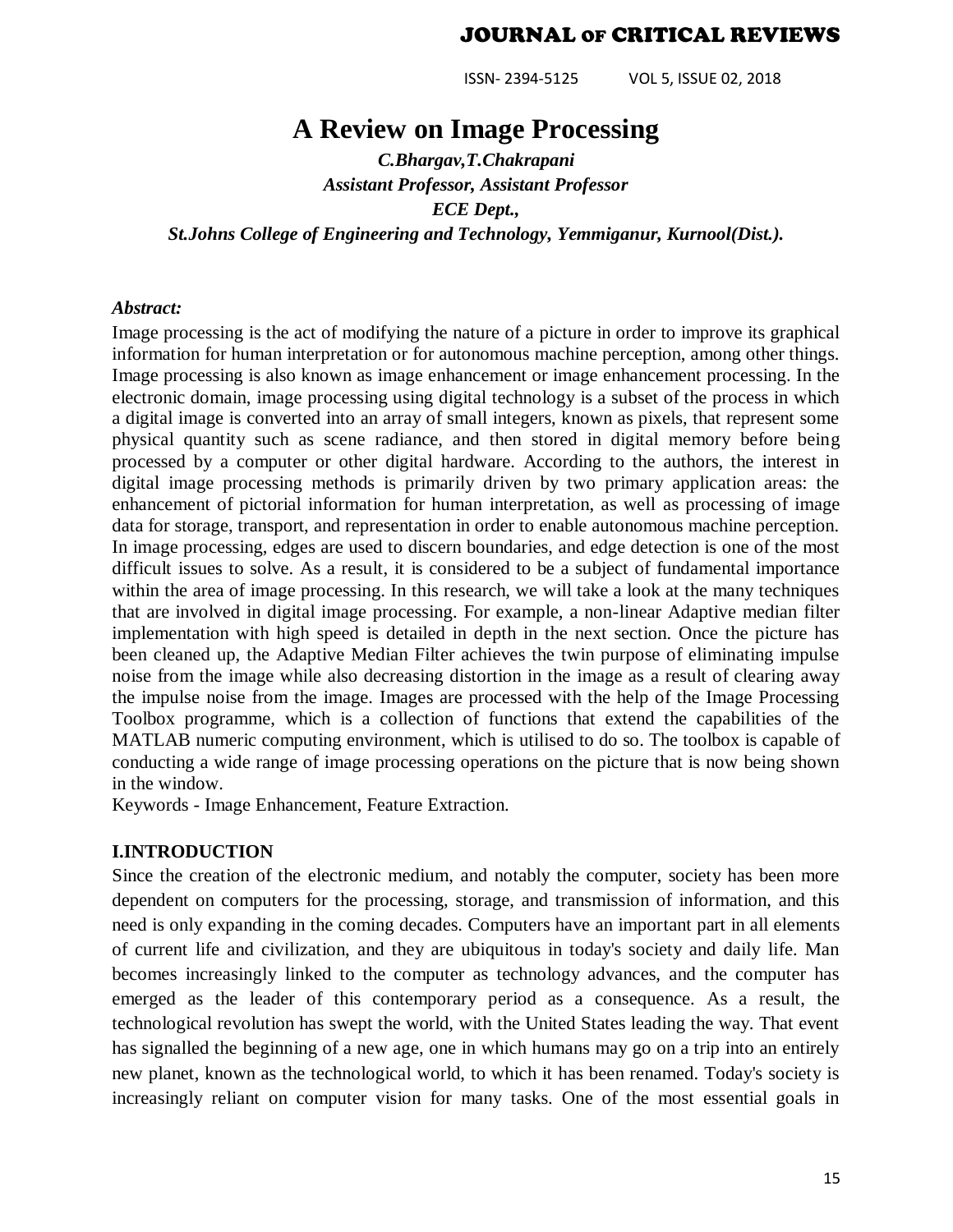ISSN- 2394-5125 VOL 5, ISSUE 02, 2018

computer vision is to achieve visual recognition skills that are comparable to those of humans [1, 2, 3]. Numerous researchers have been drawn to the field of face recognition over the last two decades, primarily because of its potential applications in areas such as surveillance, secure trading terminals, closed circuit television (CCTV) control, user authentication, HCI (Human Computer Interface), intelligent robots, and a variety of other areas. Face recognition techniques have been presented [4], and certain face recognition systems have been created in the previous decade that are linked to these approaches. When limited to an office or a home environment, a computer model of facial recognition that is rapid, reasonably simple, and accurate is tested against a competing model, the results are inconclusive.

As opposed to other face recognition approaches, these techniques have advantages in terms of speed and simplicity, as well as learning capacity and a relative insensitivity to tiny or gradual changes in the face image as compared to other face identification systems. Facial recognition technology begins with the capture of faces in visual media, which is the first step in the face recognition process. It is not only necessary to detect faces in order to recognisethem, but it is also necessary to align the faces accurately in order for them to be matched together for recognition reasons. We are able to accomplish this alignment on a computer automatically via the use of posture estimation and landmark localization techniques. II. DIFFERENT APPROACHES TO THE PROBLEM Image Processing (also known as image manipulation): Analogue image processing is the process of processing photographs that are analogue in nature by analogue computers. Digital image processing is the processing of pictures that are digital in nature by a digital computer. To begin, three primary applications serve as the driving force behind this initiative. To begin with, we aim to increase the quality of visual information for human perception, which implies that whatever picture you receive, we want to make it seem better. The second sort of application is an autonomous machine application, which has a wide range of applications in industry, notably in quality control and assembly automations, among others. The third use is the efficient storage and transfer of data and information. In the case of storing a picture on our computer, this image will take a certain amount of space on our hard disc; as a result, we use some approach to decrease the amount of disc space required by the image. When it comes to signal processing, image processing may be described as any sort of signal processing in which the input is represented graphically. Digital image processing is the study of the representation and manipulation of visual information by a computer, and it is also known as digital picture retouching or digital image retouching.

Digital cameras, frame grabbers, satellite and airborne sensors, among other devices, are supported by this programme. Besides medical imaging equipment, microscopes, telescopes, and other scientific instruments, it also supports pictures created by other scientific instruments. Visualizing, analysing, and processing pictures in a range of data kinds, including single- and double-precision floating point numbers, as well as signed or unsigned 8-, 16-, and 32-bit integers, are all possible with this software. It is possible to import and export pictures into and out of the MATLAB environment, which may then be used in data analysis. There are a number of techniques for doing so. Using the Image Acquisition Toolbox, it can capture live pictures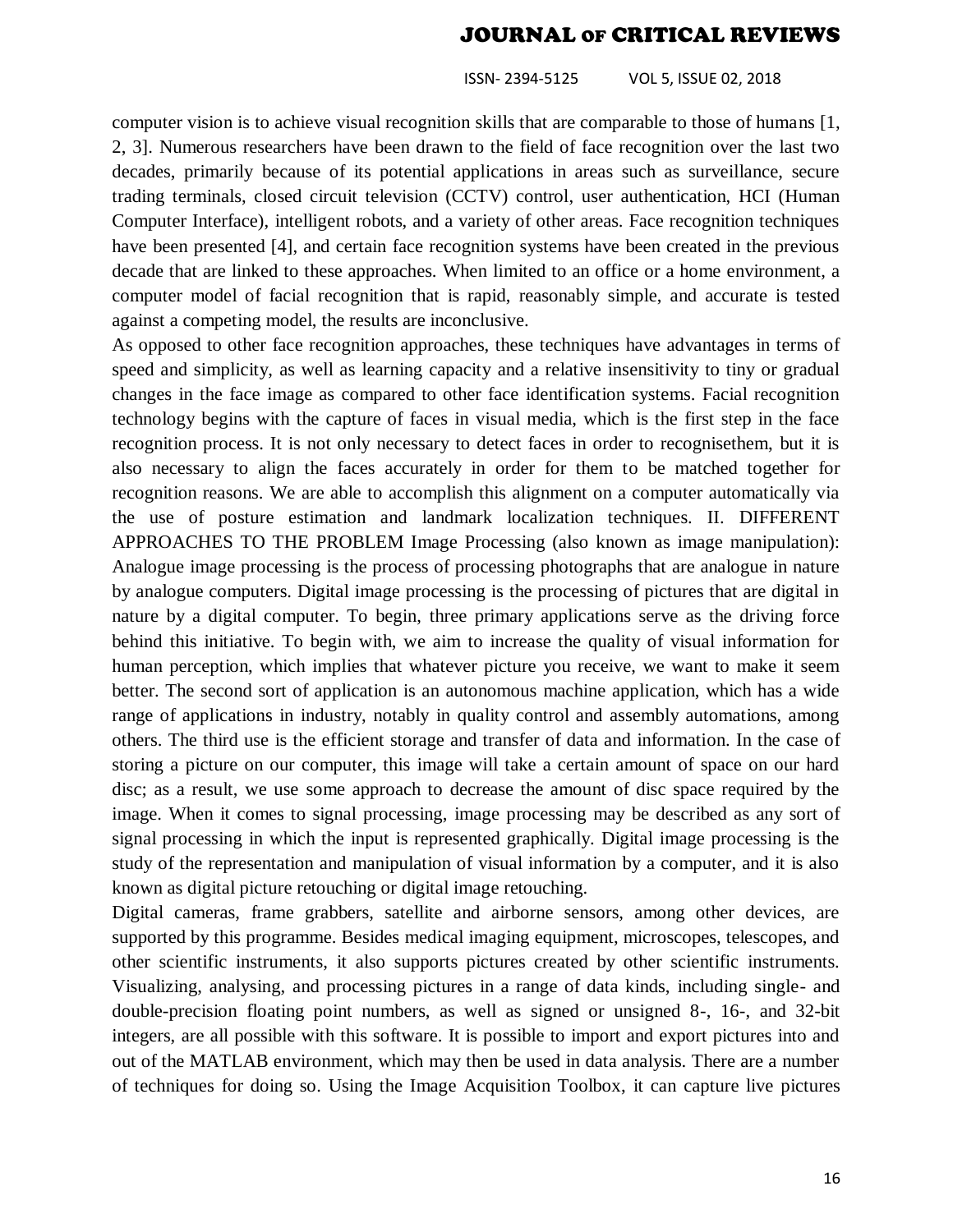ISSN- 2394-5125 VOL 5, ISSUE 02, 2018

from a range of devices, including Web cameras, frame grabbers, DCAM-compatible cameras, and other devices (which is sold separately). Using Database Toolbox, it is possible to access photos that are stored in ODBC/JDBC-compliant database systems (which is also available separately). MATLAB supports a wide range of common data and picture formats, including JPEG, TIFF, PNG, HDF, HDF-EOS, FITS, Microsoft Excel, ASCII, and binary files. MATLAB also supports a wide range of custom data and image formats. Also included is the ability to work with a broad variety of bespoke data and picture formats. Image formats having numerous bands, such as LANDSAT, are also supported by the software. I/O functions at the lowest level of abstraction allow for the construction of bespoke routines for a wide range of applications.

dealing with any kind of data file format that may exist It is possible to deal with a wide range of specialised picture file formats using the Picture Processing Toolbox. As an example, consider the following image as input: Certain types of photographs must be used as input for the system to function properly. These images need the use of computer algorithms in line with the original image. A noisy image and a magnitude image are two types of images created by these computer algorithms, according to Computer Algorithm: a noisy image is a picture with lots of noise and a magnitude image is one with a lot of magnitude. The following are the dimensions of the images: There are three various picture sizes that we may use, the greatest of which is (512 by 512) inches, followed by (256 by 256) inches, and the smallest of which is (256 by 256) inches (1024 by 1024). The following image file formats are supported: jpg, png, and gif. At the present, a large number of different photo file formats are available. TIFF, JPEG, GIF, BMP, and so on are examples of image formats. When it comes to image formats in this context, TIFF and JPEG are the most often used, and they are characterised as follows: In the computer industry, TIFF is an acronym for Tagged Image File Format. The file types "tif" and "tiff" are both permitted as extensions for this sort of file. These are the file formats that are used to store images on computer systems, such as photographs and line art, and they are divided into three categories. Greyscale images were originally supported, followed by colour images later on in the development process. Today, it is a widespread format for images with a high colour depth, and it is often used in combination with the JPEG format. The Joint Photographic Experts Group (JPEG) is an acronym for the Joint Photographic Experts Group. It is permissible to use the file extensions ".jpg" and "jpeg" in your documents. It is the most extensively used format for storing and transmitting photographic images on the World Wide Web, and it is also the most often utilised method of compressing photographic images on the Internet, according to a recent study.



*Fig.1. .JPG Image Format*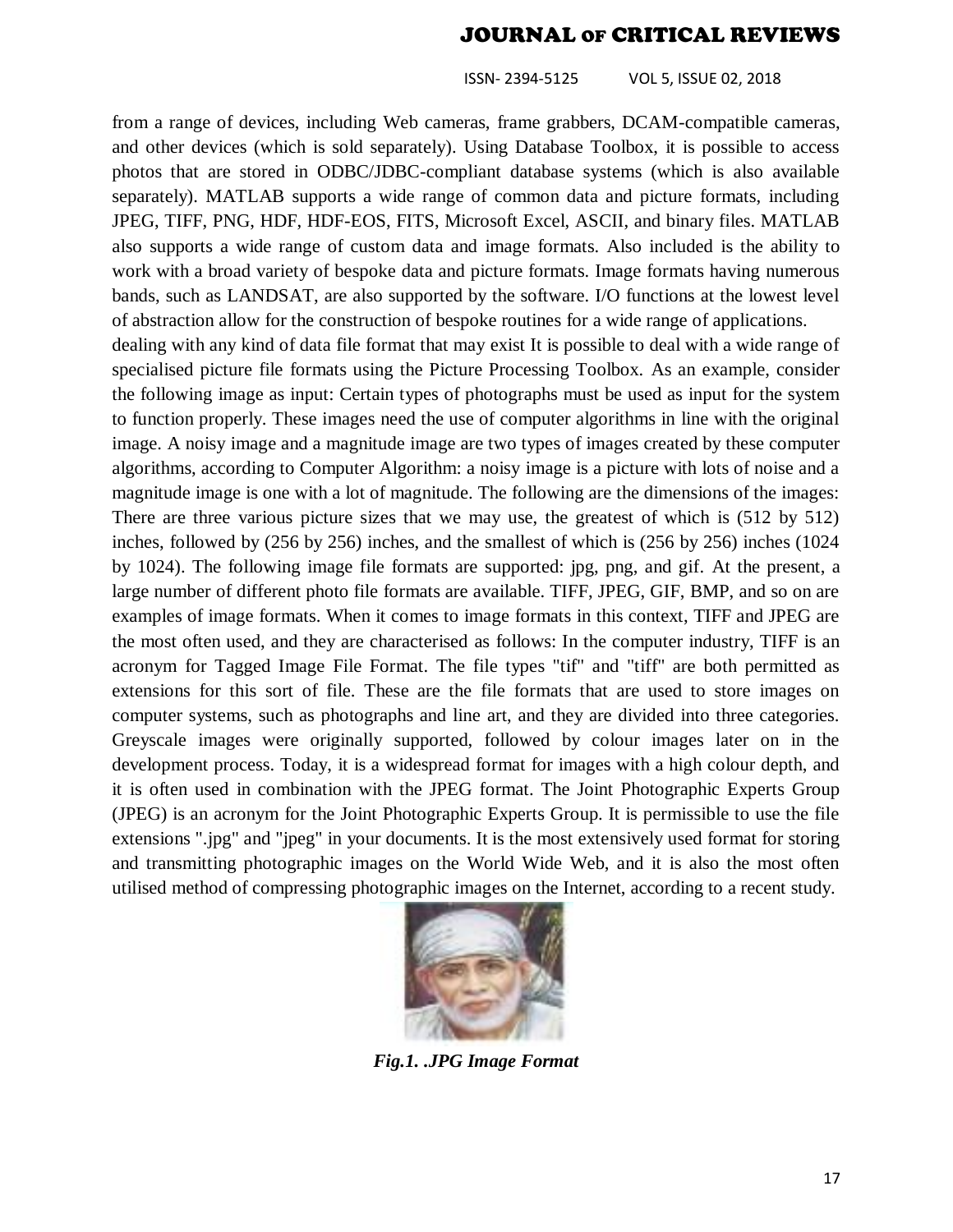ISSN- 2394-5125 VOL 5, ISSUE 02, 2018

Images of the following sorts are available: There are four distinct types of photos to choose from: High-intensity images - A high-intensity image is a data matrix whose values represent high-intensities that fall within a certain range of intensity. An intensity picture's elements belonging to the uint8 or uint16 classes have integer values in the ranges  $(0, 255)$  and  $[0, 65535]$ , respectively, when the integer values are examined. As an additional benefit of being a member of the double-class, the values associated with the image may be expressed as floating-point numbers. Conforming to popular thinking, the range of pixels for intensity photographs with scaled, class double data types is from 0 to 1. For the purposes of MATLAB, an intensity picture is stored as a single matrix, with each element of the matrix representing one pixel of the related image.



*Fig.2. GRAY Image Format*

0s and 1s are represented as binary images in computer programming, and they are used to represent numbers in a logical array. Pixels with the value 0 are displayed with a black background, while pixels with the value 1 are presented with a white backdrop. Following the specifications of the MATLAB language, binary pictures must be classed as belonging to the logic class, which is why intensity images that contain just 0s and 1s are not classified as binary images[6].



**Fig.3. BW Image Format .This gives image in Black andWhite.**

The term "indexed image" refers to a picture that is composed of two data matrixes: the X matrix and a colour map matrix, which is referred to as the "map." Specifically, the "map" is an array of class double values in the range [0, 1] that is m by 3 in size, and it also includes floating-point values in the range [0, 1]. When a single colour is supplied, it is represented by a single row in which the red, green, and blue components of that particular colour are defined as well. Photographs with their pixel values precisely translated to their corresponding colour maps [7] are shown here.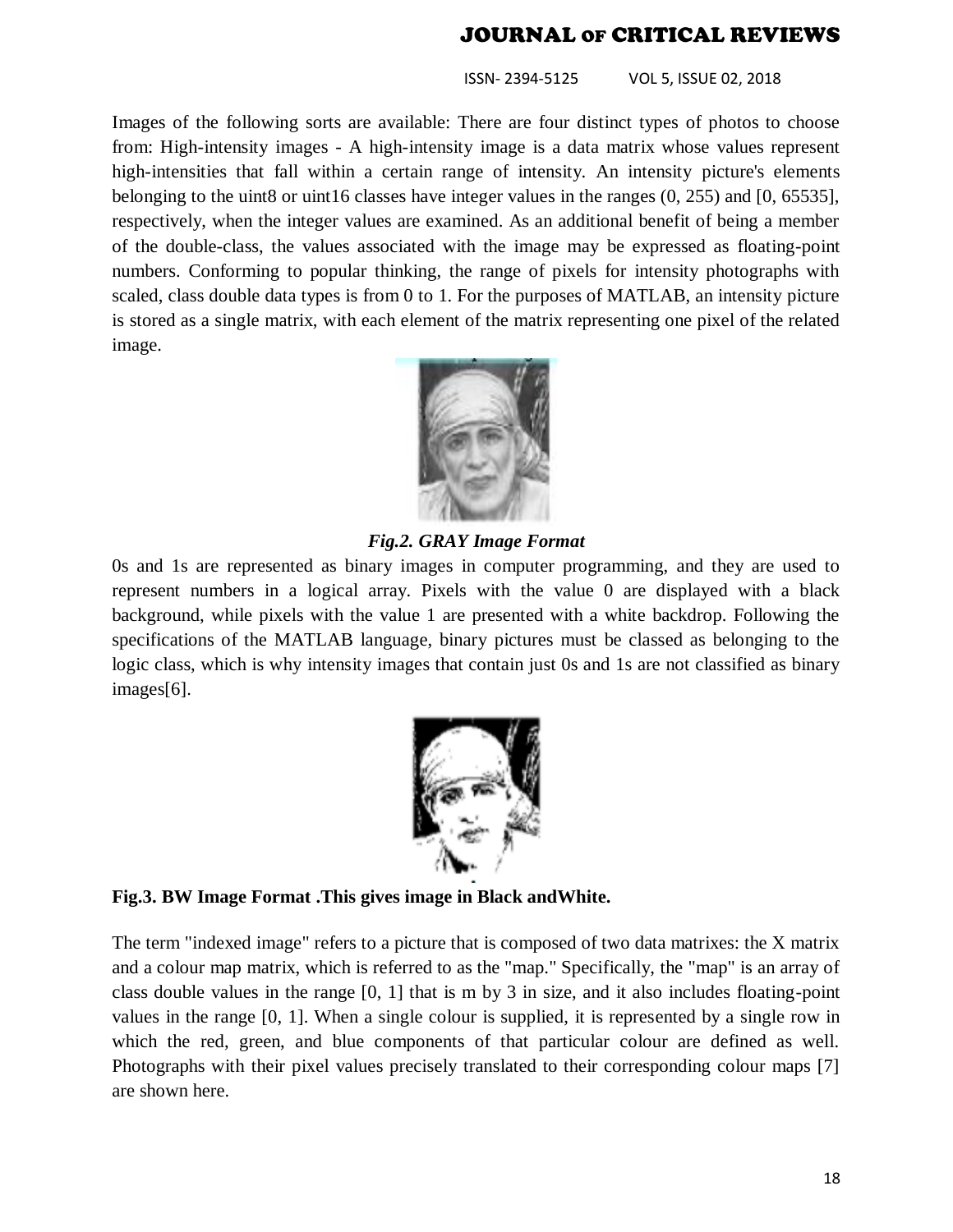ISSN- 2394-5125 VOL 5, ISSUE 02, 2018

Image with three colours (RGB)- An RGB picture, often known as a true-color picture, is a kind of image that includes three colours. In MATLAB, these images are stored in the form of an mby-n-by-3 data array, with the red, green, and blue components of each pixel specified by the red, green, and blue components of the data array that contains the image. The colour of each pixel is determined by the combination of the red, green, and blue intensities stored in each colour plane at the pixel's location, which are stored in each colour plane at the pixel's location, and which are stored in each colour plane at the pixel's location. Images in RGB format are saved as 24-bit images in graphics file formats, with each of the red, green, and blue components carrying eight bits of information. It is conceivable for an RGB array to belong to the double, uint8, or uint16 classes, depending on the kind of data it contains. 0 is assigned to each colour component of an RGB array of type double, while 0 is assigned to the whole array. Whenever the colour components of a pixel are  $(0,0,0)$ , it is shown as black; otherwise, it is displayed as white  $(1,1,1)$ . It is recorded in the third dimension of the data array, which runs along one of the third dimensions of the data array, that each pixel has three colour components stored in it.



*Figure 5: RGB Image Format*

Image resolution is achieved in the same manner that sampling for one-dimensional time signals is accomplished in the spatial domain; similarly, quantization for brightness values is accomplished in the spatial domain for images. During the sample operation, the domain of images is partitioned into N rows and M columns, with each row representing a single image in the domain of pictures. The region of interactivity between a row and a column is defined as a pixel in computer science. The value assigned to each pixel in the picture represents the average brightness of the regions represented by the image. Coordinates are used to indicate the position of each pixel in a visual by expressing the distance between them (xi, xj). The resolution of a digital signal is defined as the number of pixels shown in the number of columns divided by the number of rows divided by the number of columns in a digital signal with one column. Consider the following illustration:

In the case of an image with a resolution of 640480, this means that the picture will show 640 pixels on each of the 480 rows in the image with the same resolution as the image. There are many more common resolutions that are used, such as 800600 and 1024728, which are just a few examples. Digital cameras and other optical equipment create a large number of pictures, and the word "resolution" refers to one of the most often used expressions to describe how many images are produced by a digital camera or other optical equipment. The resolution of a display system or printing equipment is often represented as the number of dots per inch (dpi) that the system or equipment can show on a screen. For example, the resolution of a display system may be 72 dots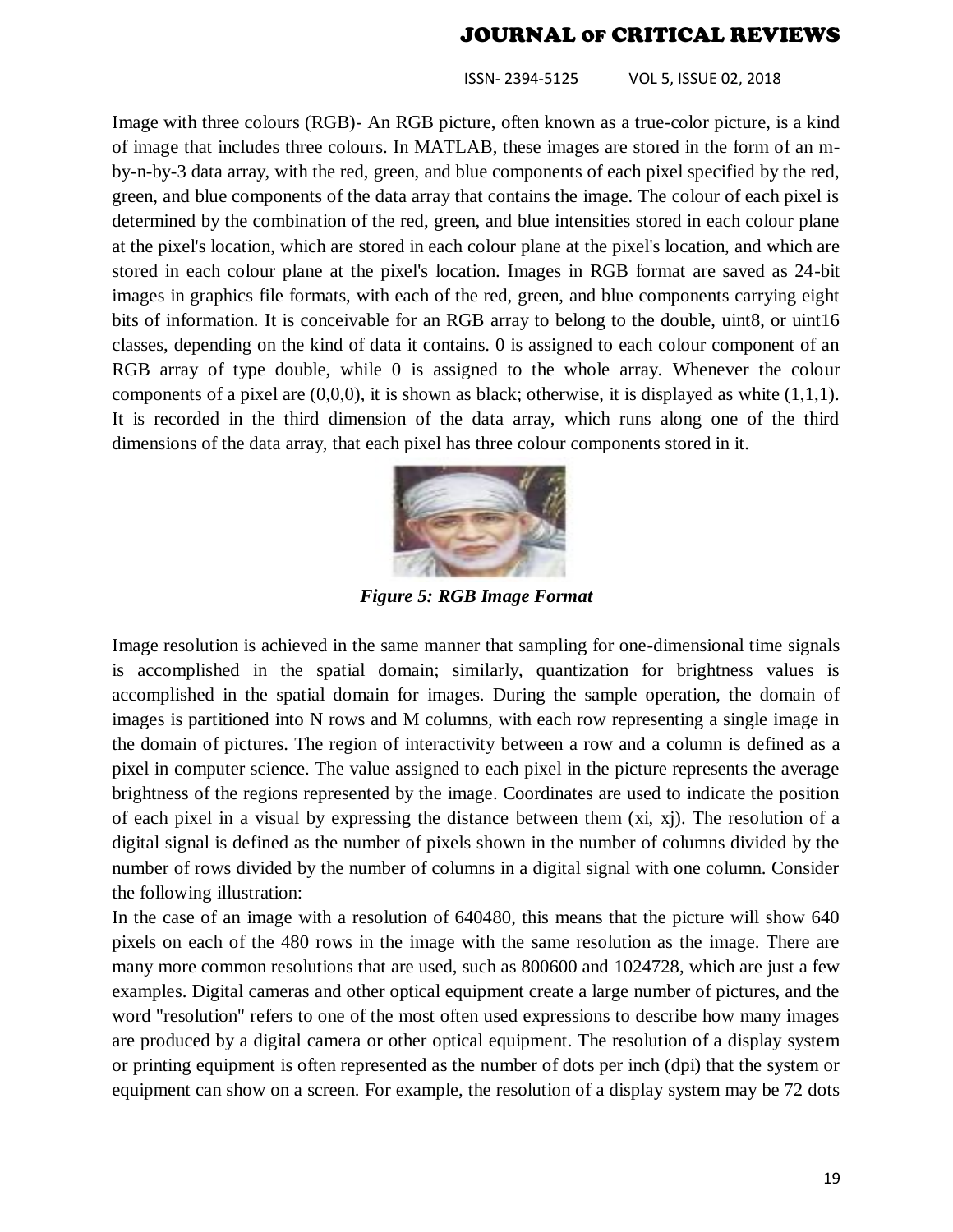ISSN- 2394-5125 VOL 5, ISSUE 02, 2018

per inch (dpi) or dots per centimetre (dpc). Pre- and post-processing images were shot in the following sequence: Image Processing Toolbox provides reference-standard algorithms for preand post-processing tasks that solve common system problems such as interfering noise, low dynamic range, out-of-focus optics, and differences in colour representation between input and output devices. Image Processing Toolbox includes algorithms for pre- and post-processing tasks that are based on industry standards. From the Internet Archive, you can get a hold of Image Processing Toolbox for free. The following are examples of image processing procedures: There are three basic types of image processing processes that may be categorised, and they can be summarised as follows: A) Image Restoration (restoration of images) (restoration of images) B) Image Enhancement (also known as image enhancement) (also known as image enhancement) Compression of images C) Remove "noise" from an image D) Remove noise from an image E) Removal of motion blur from an image F) Image Segmentation (also known as image segmentation) (also known as image segmentation) G) The extraction of characteristics H) The change of a visual representation 1) Picture Restoration: Image restoration is the act of taking a damaged image and trying to recreate it in the most pristine condition possible. Because of the huge range of sensor types that are prone to noise, this results in corrupted images that do not accurately depict the real-world scenario, and ancient photograph and film archives often suffer considerable damage as a consequence. The effectiveness of picture restoration is dependent on its ability to perform well in two key applications: Sensor noise elimination and the restoration of old, archived video and images are two of the most prevalent uses for this technology. Detailed explanations of what is going on are provided in Figures 6 and 7.



*Fig.6. Original image Fig.7. Image after restoration*

### **2. Remove "noise" from an image:**

There have been several unusual occurrences observed. Internal noise may be generated inside the electrical components of the input amplifier, or it can be introduced into the signal as it travels down the input cables to the amplifier (external noise). Internal noise and external noise are two different things (external noise). Many different types of noise are available in MATLAB, including Gaussian, Poisson, and Speckle, as well as "localvar," "salt & pepper," and other variants (Median). The input photographs are subjected to a layer of noise in order to test their various qualities. Specifically, noise is being eliminated from the image in this instance. In addition to the fundamental deblurring algorithms such as blind, Lucy-Richardson, Wiener and regularised filter deconvolution, Image Processing Toolbox also includes conversions between point spread and optical transfer functions and conversions between point spread and optical transfer functions. It also supports conversions between point spread and optical transfer function, which are included in Image Processing Toolbox. These factors, in addition to blurring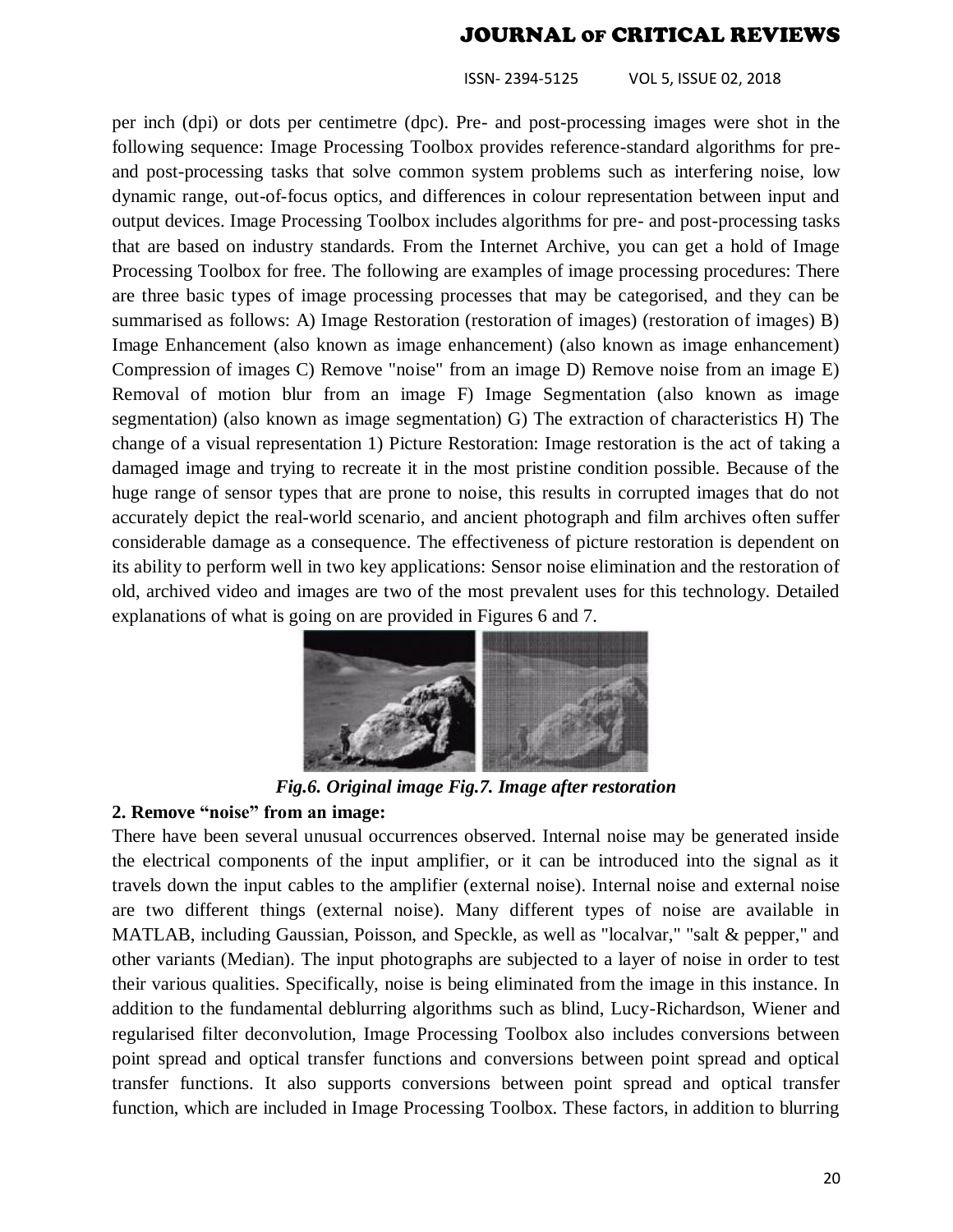ISSN- 2394-5125 VOL 5, ISSUE 02, 2018

caused by out-of-focus optics, movement of the camera or subject during photo capture, atmospheric conditions, a short exposure duration, and other reasons, may also aid in the correction of blurring. All of the deblurring functions are effective with both two- and threedimensional images. The use of image compression algorithms is essential in order to store these photos and make them available over a network environment (for example, the internet). In order to minimise the amount of data required to represent an image in digital form, compression is applied to the image. It is necessary to compress the data.

When it comes to digital photographs, picture compression is quite important, as seen in the accompanying figure. If you want to save a colour image of moderate size, such as 512512 pixels, on a computer's hard drive, you'll need 0.75 MB (megabytes) of disc space. b) A 35mm digital slide with a resolution of 12 microns takes up 18 megabytes of storage space on a standard computer hard drive. It requires 27 megabytes of storage capacity to store one second of digital PAL (Phase Alternation Line) footage in digital format. The storage and transmission of a photograph with a resolution of 1024 pixels by 1024 pixels and a depth of 24 bits would require 3 MB of space and 7 minutes, respectively, utilising a high-speed ISDN connection running at 64 Kbits per second. A 10:1 compression ratio decreases the amount of storage space needed for the image to 300 KB and the amount of time it takes to transmit the image to less than 6 seconds. It is possible to categorise compression into the following types: Techniques for lossless encoding include the following: There are many choices, including A) run length coding;

- B) Huffman encoding;
- C) Arithmetic encoding;
- D) Entropy coding; and

E) Area coding. There are many types of loss coding techniques available, including: a) prediction; b) transform (FT/DCT/Wavelets); and c) wavelet coding.

F) Image Segmentation (also known as image segmentation): Images are segmented for a number of purposes, the most essential of which is to split them into segments that are closely linked with the things or areas of the real world that are shown inside the photograph. During image processing, the significant pixels in a picture are separated from the rest of the image's pixels, which is known as segmentation. A picture segmentation algorithm provides a collection of segments that together cover the whole image, or a collection of contours that are recovered from the image.



*Fig.13. Perceptual Image Segmentation Algorithm*

## **3. RESULT AND DISCUSSION**

When used to image processing, it assists in the augmentation of graphical information that is easily grasped by humans and that can be quickly recorded, shared, and represented for autonomous machine perception, among other applications. It is feasible to finish the different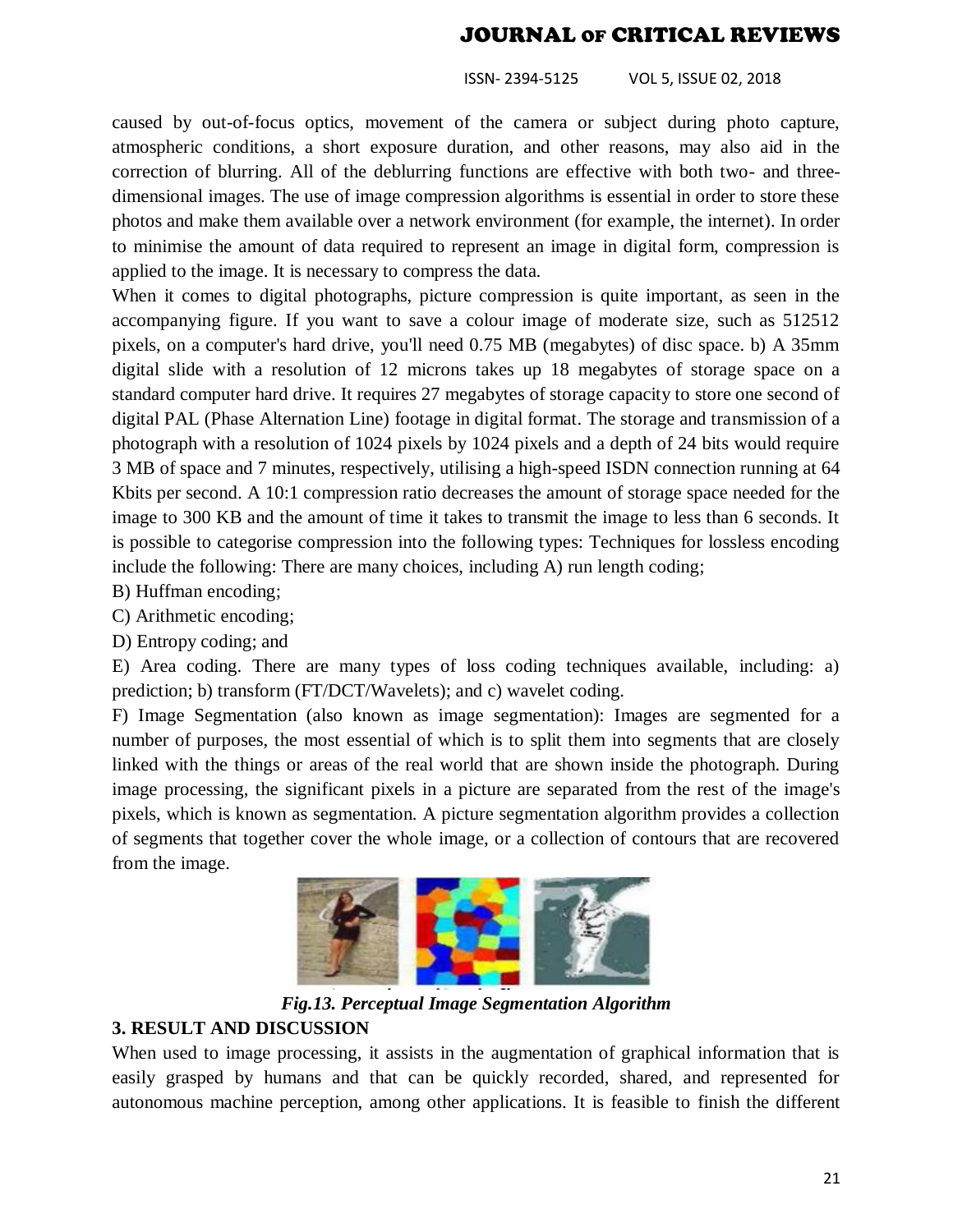ISSN- 2394-5125 VOL 5, ISSUE 02, 2018

steps of digital image processing in a reasonably short period of time by using a non-linear adaptive median filter. It also fulfils the dual objective of removing impulsive noise from the image while at the same time minimising distortion within the image. By incorporating the Image Processing Toolbox software into the MATLAB numerical computing environment, it is possible to expand the capabilities of the environment. Finally, some last thoughts. Throughout the next sections, you will learn about the many stages of image processing, beginning with the first step of taking a basic photograph and progressing through each step of digital image processing to the final output. The optional steps for each stage are addressed in further depth in this part of the document. Using this study, an accurate computational model for face recognition is developed that is both rapid and simple to put into practise.

When compared to other face recognition systems, these approaches have the following advantages: they are quick and simple to use, they have a high learning capacity, and they are relatively unaffected by little or gradual changes in the face image. These are the ways that you feel are the most appropriate for our goal. As an example, many edge detection techniques are illustrated in the following diagram, each with its unique set of features and characteristics. In a similar vein, two strategies were used for feature extraction in this study: centriod (X and Y) and the gabor filter approach (both of which are described below). Regardless of whatever choice is considered, it will be defined by the end purpose in mind.

#### **4. Conclusion**

We may use the best approach to determine the best result in light of the noise, blurriness, and a variety of other undesirable flaws that are present in the image. The compression of photographs is an important consideration to have in mind. Picture compression, which employs various transformations to decrease the amount of data needed to represent an image, is crucial because it lowers the amount of data required to show the picture on a computer screen.

#### **REFRENCES**

*[1]Jain, Fundamentals of Digital Image Processing, Prentice-Hall Inc., 1982.* 

*[2]E. Trucco, and A. Verri, Introductory Techniques for3-D Computer Vision, Prentice-Hall Inc., 1998.* 

*[3] L. G. Shapiro, and G. C. Stockman, Computer Vision, Prentice-Hall Inc., 2001.*

*[4]R. Chellappa, C.L. Wilson, S. Sirohey (1995), "Human and machines recognition of faces: a survey", Proc.IEEE 83(5): 705-740.* 

*[5]A.Samal and P.A.Iyengar ,Automatic recognition and analysis of human faces and facial, 1992.*

*M Sonka.,V.Hlavac, R. Boyle: "Image Processing, Analysis and Machine Vision". Thomson, 2008* 

*[7] William, K. Pratt, Digital Image Processing, Fourth Edition, A John Wiley & Sons Inc. Publication, pp.465-529, 2007.* 

*[8] Matlab Help Manual.*